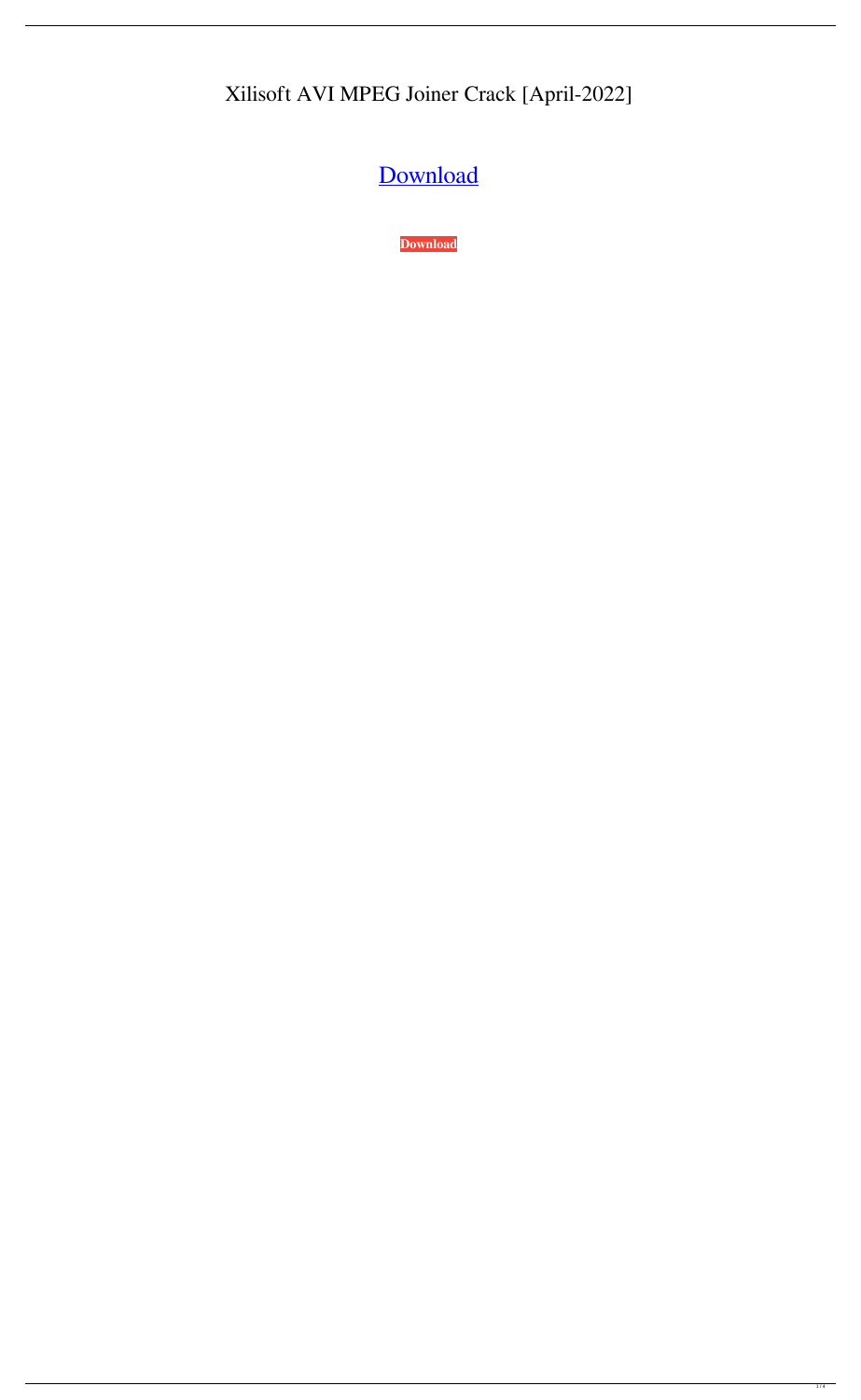Xilisoft AVI MPEG Joiner Torrent Download is a software developed by Xilisoft. The most important version is 7.2.4.4. When comparing to its siblings, the package costs \$49.95. The setup package is about 1.65 GB (1,904,637,971 bytes) when donwloaded.The eyes of a fully competent person are an important aspect of human personality. They assist in the acquisition and retention of knowledge. During the course of life, the eyes are subject to extensive physical trauma including injury and surgery as well as incurable diseases such as glaucoma, myopia, and macular degeneration. The cumulative effects of aging render the eyes prone to further damage. Because a significant portion of the population suffers from one or more of these problems, it is readily apparent that an effective means for correcting ocular defects is needed. Traditionally, the basic ocular implant is an opaque lens of fixed optical density which is placed in the patient's cornea. To place the implant, the ophthalmologist uses a small instrument which is inserted through an incision made in the front of the eye. The instruments which have been used to place the implants are called "injectors". A major problem with these procedures is that the lenses cannot be removed and replaced unless it is necessary to replace the damaged or deficient lens. This limitation may preclude replacement of a lens which has been adapted to a patient's needs. Also, the use of an injector may be awkward and difficult to use in an operation where other surgical instruments are being used. It would be highly desirable to be able to remove the implantable lens, and the injector, and replace it with another lens having different optical characteristics. This procedure would greatly expand the field of uses for implants and their injection devices. One way in which the problem might be solved is to have the lens formed integrally with the injector. In that event, the lens can be removed when it has reached its useable life, and the injector can be reused with another lens. This would be accomplished by having a lens material which is capable of hardening upon removal of the injector. Such a lens material must have sufficient strength to enable the lens to remain in place without the support of the injector, and the material must be compatible with the patient's tissue so that it does not adversely affect the patient. It is also desirable to have an injector which is self-contained,

**Xilisoft AVI MPEG Joiner X64**

77a5ca646e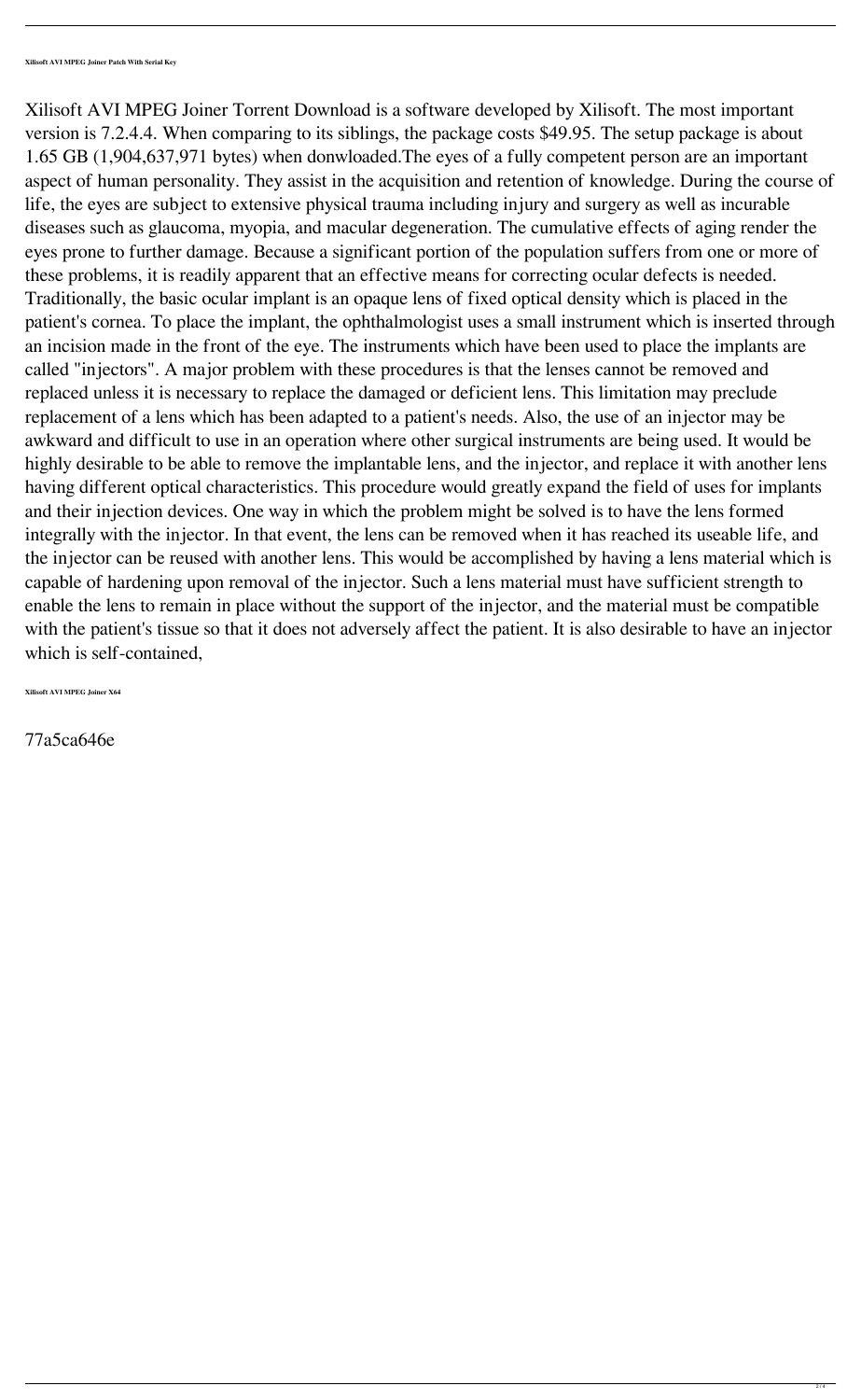**Xilisoft AVI MPEG Joiner Crack + Patch With Serial Key Download**

**What's New In Xilisoft AVI MPEG Joiner?**

Xilisoft AVI MPEG Joiner is a free program designed to join video files. It allows you to join files in different formats and merge them into a single new file. The program is very simple and intuitive to use. It is intended for quick video file merging that can be done even by beginners. You just have to set the output destination, select the video files to be merged, adjust the volume of the audio or video track, enable the fade-in/out effect, specify the output filename and format. Once the selected video clips are merged, you can preview the finished result. You can also save the video files to disk, create a new folder, and apply a desired filename and format for the final output file. [url= AVI MPEG Joiner - Download FREE![/url] Xilisoft AVI to GIF Converter is a professional AVI to GIF converter that can convert AVI files to GIF, JPEG, BMP, etc. It can convert all supported AVI video formats to GIF and BMP image format. It supports converting AVI files to GIF/BMP/JPEG/PNG/TIFF images by batch or individually. It can also split AVI files into multiple files with different sizes. The main features of this powerful AVI to GIF converter: 1. Supports all popular video formats: AVI, WMV, ASF, MPEG, RM, MOV, MKV, FLV, MP4, DIVX, VOB, MPG, M4V, SWF. You can choose the output format as GIF, JPEG, BMP, PNG, TIFF, etc. It can also convert AVI to GIF/BMP/JPEG/PNG/TIFF images by batch or individually. 2. Convert all supported AVI video formats to GIF: This powerful AVI to GIF converter has the ability to convert AVI files to GIF, BMP, JPEG, PNG, TIFF and other image formats. It supports converting AVI to GIF by batch. And you can also individually choose to convert AVI to GIF, BMP, JPEG, PNG, TIFF or SWF. 3. Split AVI files into multiple files with different sizes: This AVI to GIF converter can split AVI files into multiple files with different sizes, the bitrate of output files can be the same or customized. 4. A wide variety of easy-to-use tools for you to make more choices: a. You can specify the output image parameters such as the size of output image, the number of frames, the size of frame, the way of frame rate (time-lapse video and/or sequence of frames), the method to set the frame, the image quality, the compression method, the output format and so on